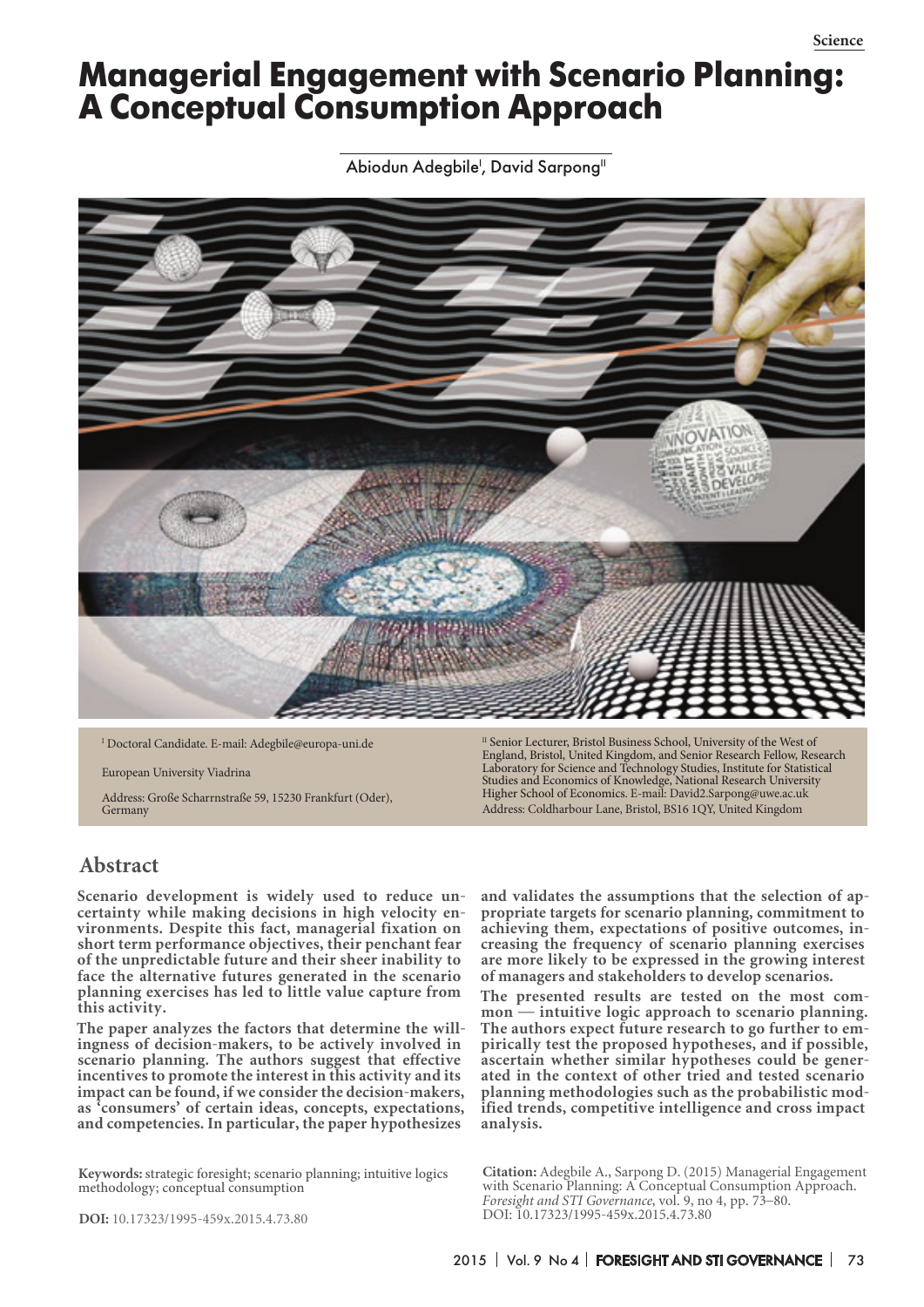The rapid pace of change in the business environment has increased the need for strategic Foresight in creating and capturing a sustainable competitive advantage. In this regard, the organization of episodic scenario planning exercises has become a dominant logic of organization in high velocity environments [*Amer et al.,* 2013; *Sarpong, O'Regan,* 2014; *Varum, Melo,*  2010]. Scenario planning is a 'disciplined way of looking outside the daily business which involves careful scanning of the contextual environment, dialectic inputs from external observers and creative re-organization of relevant information into meaningful, future-oriented knowledge' [*Schlange,* 1997, p. 877]. The practice relies on the generation and probing of heuristic narratives in the form of scenarios representing compelling visions of a future not so detached from the very world in which they are expected to play out. These scenarios are frequently modelled by drawing on internal resources and structures as well as external factors that may have a likely impact on the future of organizations [*Mackay, McKiernan,* 2006]. While a plethora of methodologies underpinning scenario planning have been developed over the years, management consultants and facilitators increasingly rely on the intuitive logic methodology as a heuristic framework in organizing these exercises [*Wright, Cairns,*  2011; *Mackay, McKiernan,* 2006]. The rise of the intuitive logic as a methodology of choice is driven by two main reasons. First, it employs eclectic techniques and activities that are often informal in nature, yet may force actors to 'think the unthinkable' within their situated practice and organizational environments. Second, it encourages managers to take individual and collective responsibility in making strategic decisions in fast-moving and complex conditions.

Nevertheless, we know that the managerial fixation on short-term performance objectives, their penchant fear of the unpredictable future, and their sheer inability to face the alternative futures generated in these exercises has led to little value-added from scenario planning exercises [*Cunha et al*., 2006; *Hodgkinson, Healy,* 2008]. In short, managerial engagement and proactive participation in scenario planning exercises have been problematic, especially when they are not very clear as to why they should be thinking about the unknown future, and how these scenario planning exercises as a whole could contribute to their organizations' ability to create and capture sustainable value in the future [*van der Heidjen,* 1996]. Insufficient answers to such questions often taken for granted could undermine the commitment of managers to engage adequately in scenario planning exercises. The potential negative influence of this disconnect on the formulation and implementation of ideas generated from scenario planning calls for new ways to rally managerial support and active engagement with scenario planning in practice. While this call pervades the strategic Foresight literature [*Cairns et al.,* 2009; *Forster,* 1993], it remains mostly neglected. Accordingly, we respond to this need by drawing on the psychological scholarship on consumption to examine how the basic idea of preference formation and information consumption could augment our understanding of managerial engagement with scenario planning. Departing from a narrow focus on physical consumption to consuming concepts, our theoretical lens help us to offer an alternative interpretation to understand ing the managerial desire to consume concepts and ideas about the future, and signal to themselves and others their beliefs about the unknown future and its influence on creating value and capturing competitive advantages.

The paper is structured as follows. First, we provide an overview of intuitive logic as a dominant methodology employed in scenario planning exercises. Next, we introduce the concept of conceptual consumption and its vicissitudes on peoples' desire to consume concepts. We then explore the relative strength of conceptual conception to show how managers' desire to consume concepts may encourage them to engage in intuitive logic as a methodology in scenario planning even when other methodologies offer more utility. Finally, we develop some propositions and identify potential empirical indicators to provide insights into the effectiveness of intuitive logic as a scenario planning methodology.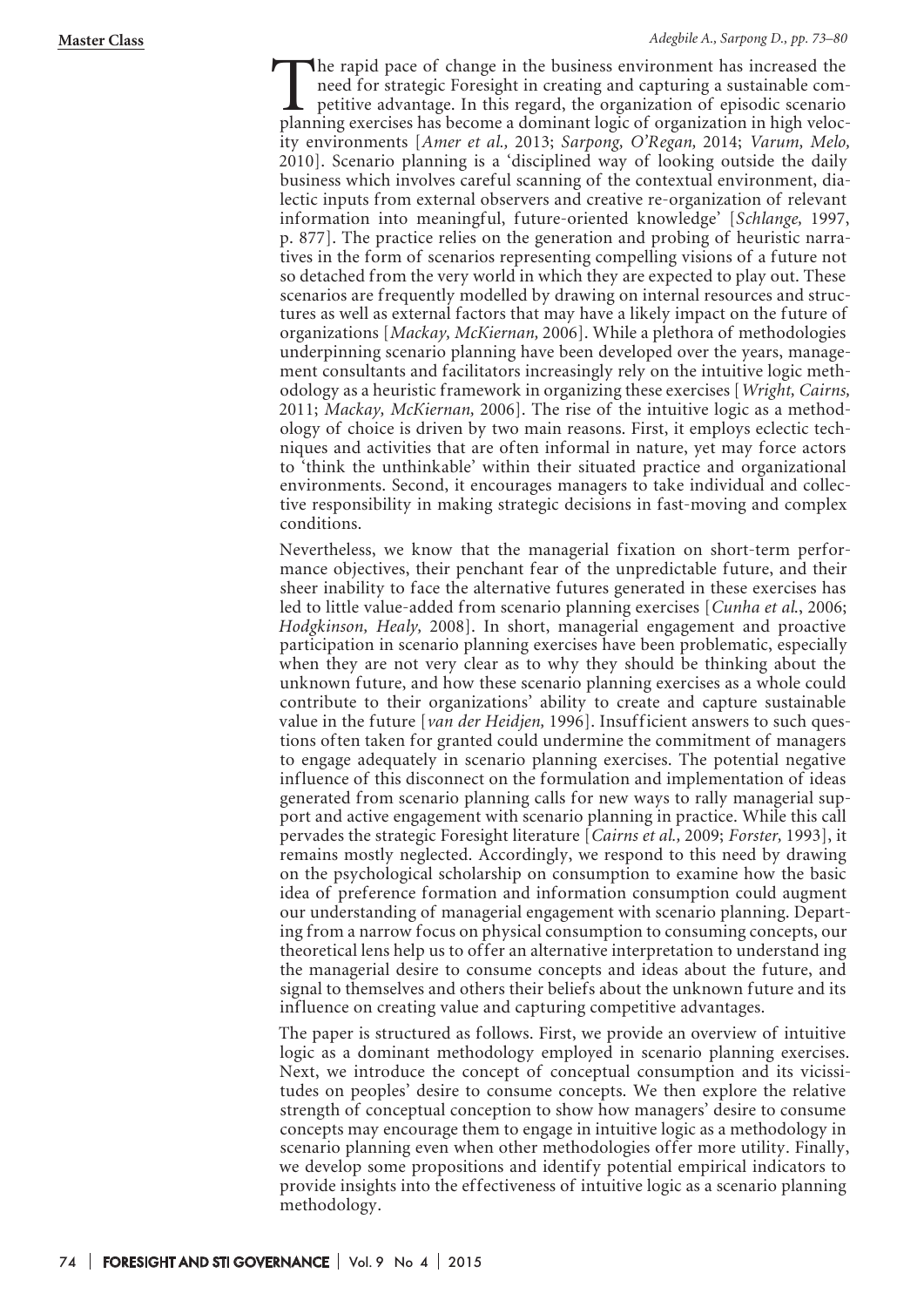## **The intuitive logic methodology**

Among the plethora of scenario planning methodologies, the intuitive logic approach has received the most significant scholarly attention [*Bradfield et al.,*  2005]. A key characteristic of this dominant approach to organizing scenario planning is its reliance on a group or a variety of key actors in developing plausible multiple scenarios of the future in ways that inform and support decision making that embraces and integrates the full set of potential political, economic, social, technological, ecological and legal (PESTEL) factors that shapes the future. Promising strategic opportunities for the identification of novel opportunities and limitations in the fleeting business environment, variants of the methodology has been proposed each consisting of sequential discrete actions and prescriptive steps [*Foster,* 1993]. The typical generic steps underpinning the methodology (Table 1) is outlined by Wright and Cairns [*Wright, Cairns,* 2011].

The starting point of scenario work according to this methodology depends on the purpose of the scenario undertaking. It is generally related to a particular management issue or area of general concern, which in turn determines the focus in terms of the driving forces to be examined. Thus, the intuitive logic based scenario work can be either descriptive or normative and the scope may be extremely broad as in the development of global scenarios or narrowly focused on a particular issue [*Bradfield et al.,* 2005]. The final output of the intuitive logic methodology is a coherent set of logically linked scenarios in discursive narrative form; moreover, the narratives are often embellished with pictures, newspaper clippings and vivid graphics for effect, most of which are contrived.

## **The concept of conceptual consumption and the intuitive logic methodology**

Consumption remains an important construct in understanding human basic needs and survival. With the advent of modern technologies, the nature of consumption in everyday life has broadened to include the consumption of ideas, information, and concepts [*Ariely, Norton,* 2009]. The implication is that we do not only engage in physical consumption. Rather, we continuously engage in other virtual forms of consumption that constitutively enhance our welfare. For example, consider our daily interactions with brands, our proclivity to read blogs and stories, and how we have internalized research findings about the impact of a daily walk in the woods on our health. Such pervasive consumption or utilization of concepts, ideas or information — often based on previous experience(s) — has come to be known as conceptual consumption [*Ariely, Norton,* 2009]. The inventiveness of the range of non-physical consumption, as argued by [*Ferraro et al.,* 2009], has the potential to shape our beliefs and attitudes, to influences our decision making, and even impact on the formation and perpetuation of our individual and collective preferences. From this perspective,

# Table 1. **Generic steps underpinning the intuitive logic methodology of scenario planning**

| <b>Steps</b>                    | <b>Actions</b>                                                                                                                                                                       |
|---------------------------------|--------------------------------------------------------------------------------------------------------------------------------------------------------------------------------------|
| 1                               | Setting the agenda: involves defining the issue and process, and setting the scenario<br>time scale                                                                                  |
| $\overline{2}$                  | Determining the driving force: entails the process of working first individually and then collectively as a group                                                                    |
| 3                               | Clustering the driving forces: involves group discussion to develop, test and name the<br>clusters                                                                                   |
| $\overline{4}$                  | Defining the cluster outcomes: involves defining two extremes, yet highly plausible – and hence, possible – outcomes for each of the clusters over the scenario timescale            |
| 5                               | Impact/ uncertain matrix: determining the key scenario factors A and B                                                                                                               |
| 6                               | Framing the scenarios: defining the extreme outcomes of the key factors, A1/A2 and<br>B1/B2                                                                                          |
| 7                               | Scoping the scenarios: building the set of broad descriptors for four scenarios                                                                                                      |
| 8                               | Developing the scenarios: working in sub-groups to develop scenario storylines, including key events, their chronological structure as well as the 'who and why' of<br>what happens. |
| Source: [Wright, Cairns, 2011]. |                                                                                                                                                                                      |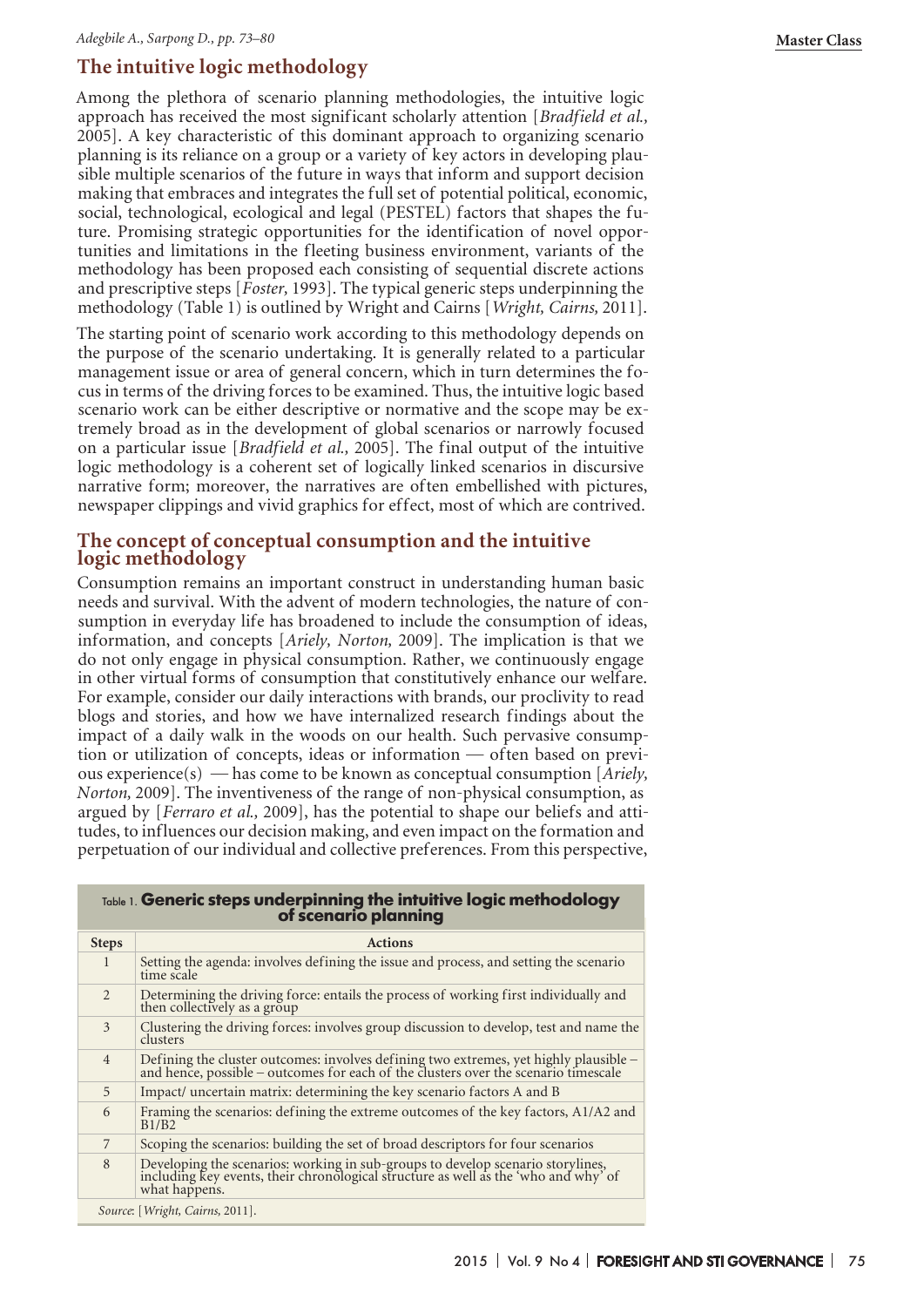we argue that managers' desires to consume information, ideas and concepts about the future in this case — has a fundamental role in shaping their behaviour and subsequent engagement with scenario planning. We found four classes of conceptual consumption that we feel can be best used to explain potential managerial engagement with scenario planning. These include: 'expectancies', 'goals', 'fluency', and 'regulatory fits'. We encourage readers to probe the psychology literature further for a more comprehensive review of other seemingly paradoxical or self-abnegating behaviour that can also be grouped under the broad rubric of conceptual consumption. In the next section, we briefly review these constructs and show how they may help to extend our understanding of managerial engagement with scenario planning.

## **Consuming Expectancies**

Creating expectations about the possible outcomes of different courses of action is known to be one way to cope with uncertainty when making decisions [*Zeelenberg et al.,* 2000]. Human expectation from a particular activity determines their commitment to it. Scholars have noted that stating the expectation from engaging in a certain behaviour can increase the likelihood of performing it [*Fitzsimons, Morwitz,* 1996*; Morwitz et al.,* 1993]. For instance, expecting humour influences peoples' enjoyment of comedy movies and makes them more likely to watch such films in future. Such expectations guide perceptions about what constitutes knowledge, and also shape behaviour since people tend to seek confirmations of their beliefs [*Fiske, Taylor,* 2008]. Thus, by consuming expectations, we refer to how managers' expectation of generating value from scenario planning may influence their propensity to engage with scenario planning exercises. The implication of our conjecture is that managerial expectations of the possible outcomes of scenario planning may affect their engagement with it. For example, managers might often ask themselves what would happen if they were to rely on the intuitive logic methodology or traditional forecasting techniques that rely on number crunching. Alternatively, they simply ask whether it might be better to opt for another scenario planning methodology. As argued by [Olson et al., 1996, p.211], 'expectancy' forms the basis for virtually all behaviour. In this regard, the outcome expectancies of using the intuitive logic methodology might influence managerial behaviour in the following way: If expectancies are favourable, the result is a renewed effort to engage with scenario planning and discussion processes. If their expectancies are sufficiently unfavourable, the result is reduced effort, or even complete disengagement from further attempts [*Armor, Taylor,* 1998*; Zeelenberg et al.,* 1998].

Although expectancies tend to be confirmed most of the time [*Olson et al.,* 1996], it should be noted, however, that expectancies influence not just perception and internal experiences but also external events without conscious awareness [*Chen, Bargh,* 1997]. While violations of expectancies are not uncommon [*Zeelenberg et al.,* 2000] managerial expectancies are likely to be either positive or negative. If managerial expectations on probing the future via the intuitive logic methodology are positive, there is more likelihood that managers will prefer it for their scenario planning exercise. However, if their expectancies are negative, it is very likely that they opt for another methodology to complete the scenario planning exercise. In the case of a negative experience, expectancies have been violated resulting in negative emotions [*Zeelenberg et al.,* 2000]. In the context of deciding whether to use an intuitive logic methodology for scenario planning exercise, there are at least two ways in which these violated expectancies can result in the experience of negative emotions. The first way entails situations in which the chosen option ends up being worse than the rejected options. This is the case when intuitive logic methodology was the chosen option because it was expected to be the best, yet it turned out that another scenario planning methodology would have been better. Following these 'bad decisions', managers are likely to experience *regret*. The second way is if the intuitive logics as the chosen methodology results in an outcome that is worse than expected. Such 'disconfirmed expectancies' often give rise to the experience of *disappointment*. Accordingly, this may have a measurable effect on their engagement with the intuitive logic methodology.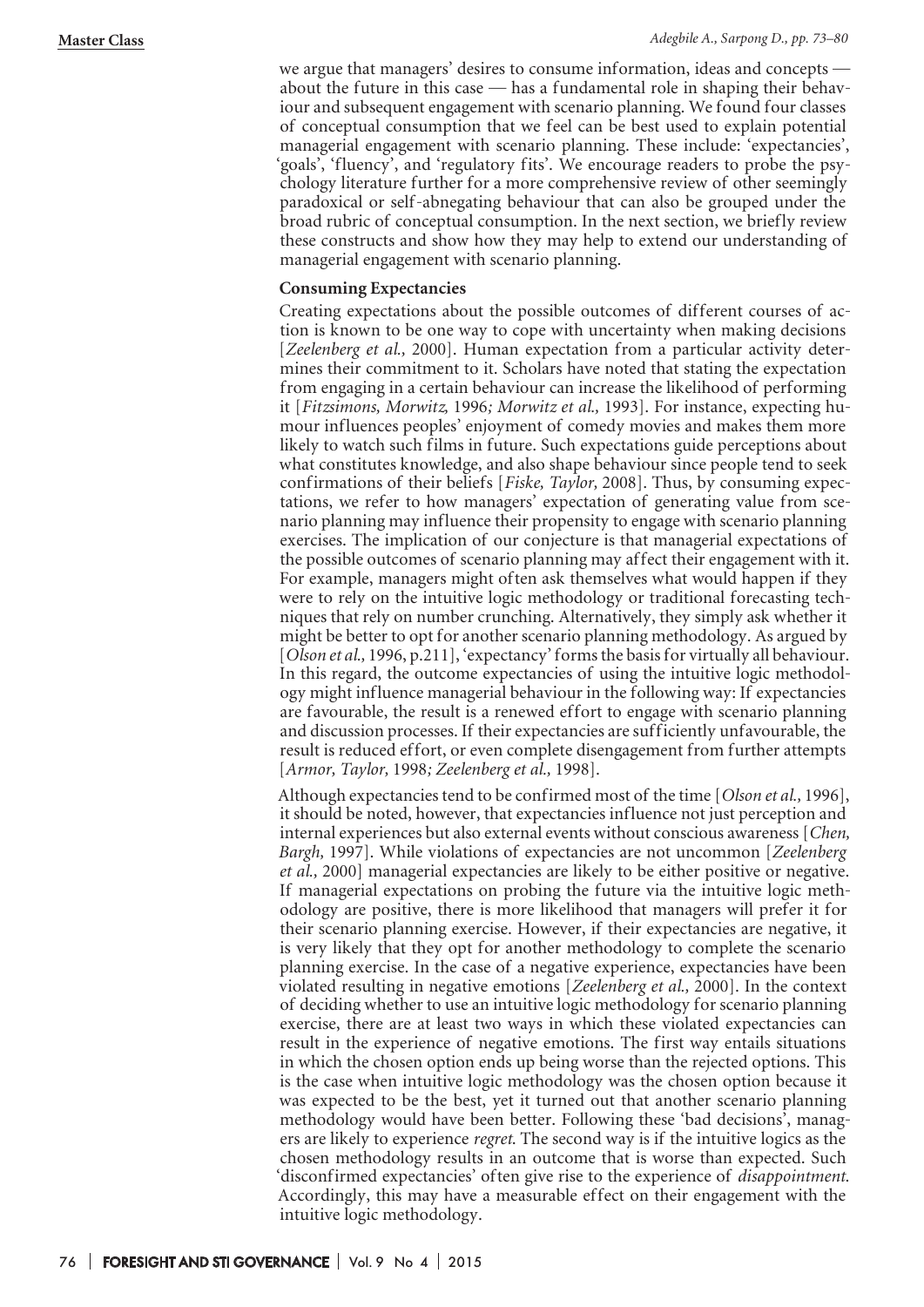#### *Adegbile А., Sarpong D., pp. 73–80*

Taken together, these suggest that preconceptions and ideas with or without experience with the intuitive logics methodology can modify their engagement with it. Consuming expectancies, from our study's perspective, imply that managers' perceived expectation in the use of the considered methodology for scenario planning may influence their behaviour, and thus their engagement with it. Thus:

*Hypothesis H1a*: Managerial perceived expectations of using intuitive logics methodology during the scenario planning exercise will positively influence their engagement with it.

*Hypothesis H1b*: Managerial perceived expectations of using intuitive logics methodology during the scenario planning exercise will negatively influence their engagement with it.

#### **Consuming Goals**

Most theories on goals have emphasized conscious choice and guidance of behaviour on a moment-to-moment basis resulting in an increasing probe into the nature and functions of goals in psychology and consumer behaviour [e.g. *Gollwitzer, Moskowitz,* 1996*; Oettingen, Gollwitzer,* 2001]. We refer to consuming goals as an integrated pattern of beliefs, attributions, and effects that produces behavioural intentions [*Weiner,* 1986; *Koestner et al.,* 2002]. Goals are seen as cognitive structures that can be represented in terms of movement and progress toward some abstract and desirable end state or in terms of commitment to a fixed and desirable end state [*Fishbach, Dhar,* 2005]. People's choices are therefore usually driven by multiple underlying goals, each of which — if viewed in isolation — may appear conflicting [*Jung, Pawlowski,* 2009]. For example, individuals simultaneously believe in saving for retirement as well as taking luxurious vacations, doing well academically and socializing actively with friends, and so forth.

Setting goals therefore serves as a strong motivating factor in enacting action. From this perspective, we argue that the predominant behaviour of managers in a scenario planning exercise is simply to consume goals. In other words, managers' choice of scenario planning as a tool to probe the future is usually driven by the underlying goals of understanding and creating a future business environment. This implies that the goals set for a scenario planning exercise implicitly influence the extent to which managers are likely to actively participate and engage with the process. These goals cannot be set in stone and are often difficult to quantify; believing that such goals are likely to be achieved serves to motivate and shape the consistent choice of actions. This means that the goal set for an activity shapes peoples' reaction to and involvement with it. Consequently, the agenda of the scenario planning exercise serves as a reference point that drives peoples' effort and engagement with it. We argue that this is consistent with the first step in the intuitive logic methodology which is about agenda setting. A carefully crafted agenda on the part of the facilitator is therefore imperative in getting managers to actively engage with the scenario process.

The regulation of multiple goals requires the facilitator to consider both the progress in moving towards the goal as well as the strength of commitment to the goal [*Koestner et al,,* 2002]. We propose that the level of commitment to goals set for scenario planning exercises will potentially have implications for regulating managers' behaviour during the process and subsequent actions. Consequently, if the choice of intuitive logics methodology is used to infer the general level of managers' commitment to a scenario planning exercise goal(s), and those goals are consistently met, then they are more likely to engage with it. This conclusion led us to the following hypotheses:

*Hypothesis H2a*: The goals set for a scenario planning exercise will positively influence managerial engagement with intuitive logic methodology.

*Hypothesis H2b*: The commitment to the goals set for a scenario planning exercise will positively influence managerial engagement with the intuitive logic methodology.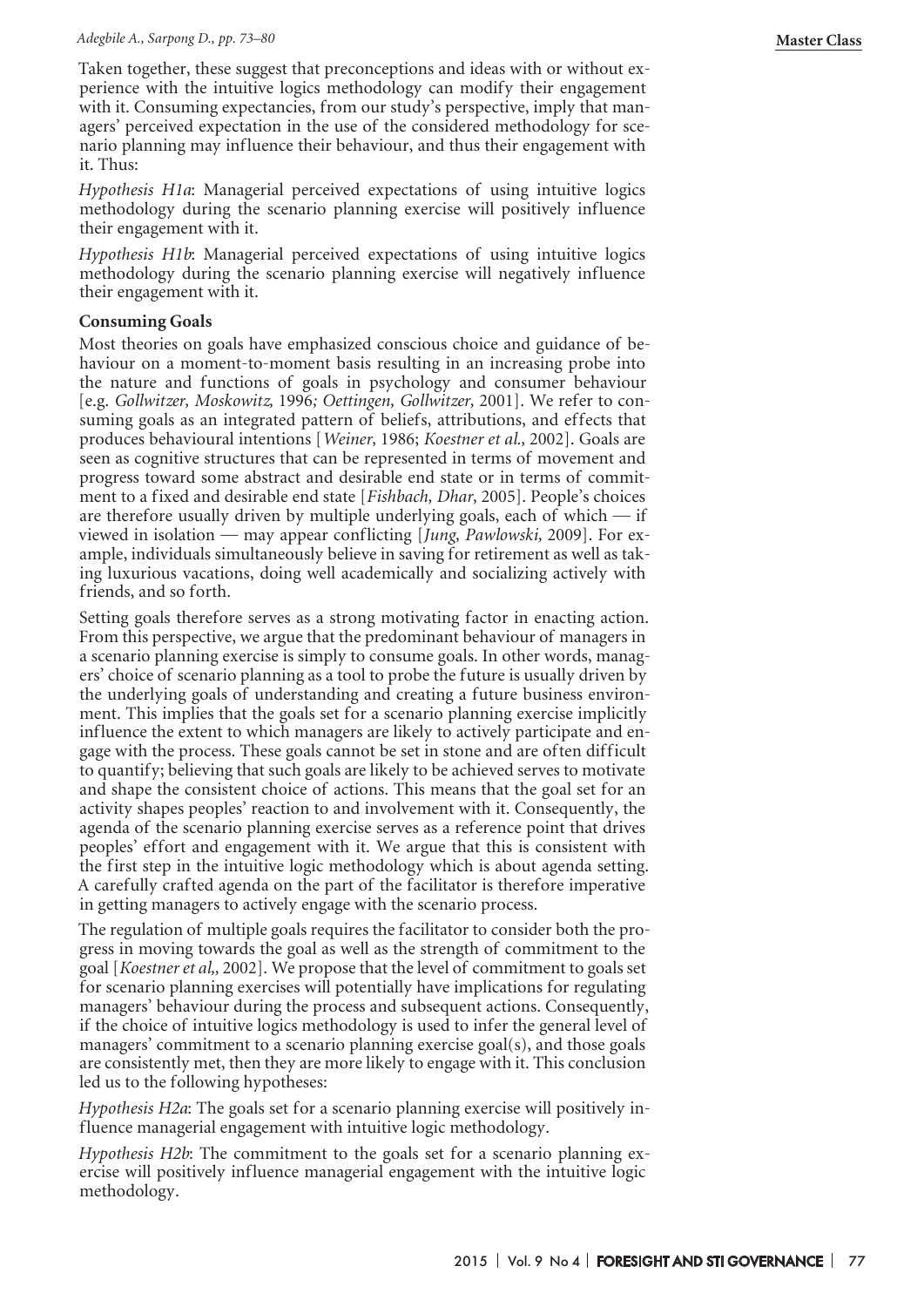## **Consuming Fluency**

Consuming fluency refers to the ease with which stimuli are processed and experienced due to several occurrences [*Ariely, Norton,* 2009]. Zajonc showed that being exposed to a stimulus leads to more positive affective reactions [*Zajonc,* 1968]. Furthermore, Whittlesea found that exposure to stimuli — whether conscious or not — leads to more positive affective reactions due to perpetual fluency resulting from familiarity [*Whittlesea,* 1993]. This means that the more frequently stimuli occur, the more the relevant stimuli are familiar, and consequently the greater the scope for liking which impacts judgement and behaviour [*Ferraro et al,* 2009*; Fang et al.,* 2007*; Simmons, Nelson,* 2006]. However, we know that scenario planning is frequently treated as an episodic exercise. Nevertheless, the rapidly changing business environments observed today [*Sarpong, Maclean,* 2011] mean that organizations must carry out scenario planning exercises regularly in order to stay in tune with their short-lived markets and technologies. Managers who frequently organize these exercises are more likely to understand how they are relevant to their organization's competences and are more likely to be committed to such exercises, which in turn means they are more likely to be engaged in such processes. Thus:

*Hypothesis H3a*: The frequency of scenario planning exercises will positively influence managerial engagement with the intuitive logic methodology.

*Hypothesis H3b*: The sense of 'feeling right' when a manager uses the intuitive logic methodology during a scenario planning exercise which will positively influence their subsequent engagement with it.

## **Consuming Fit**

The idea of consuming fit originated from the concept of 'regulatory fit', which is itself closely related to consuming fluency. A consuming fit proposes that people generally experience a regulatory fit when they pursue a goal in a manner that sustains their regulatory orientation. Thus, by consuming fit we refer to the feeling of ease accompanying tasks that are easy to process [*Ariely, Norton,* 2009]. Having a right feeling during a task increases motivations which align with behaviour [*Higgins,* 2000, 2005]. Thus, human feelings or views shape behaviour and attitudes towards a particular task. From this perspective, consuming fit arguably increases managerial perceptions that scenario planning is the 'right' way to engage with the unknown future and thus increases their sense that what they are doing is important during the scenario planning process. We therefore propose that a scenario planning exercise, which involves pursuing a goal as discussed in the previous section, is itself evaluated more positively when the strategic nature of the methodology used (i.e. the intuitive logics) fits the regulatory orientation of the managers pursuing the goal.

Combining these together, consuming fit we argue influences phenomena ranging from the amount of effort managers devote to tasks [*Vaughn et al.,* 2006], their susceptibility to persuasive appeal [*Cesario et al.,* 2004], and to their ability to engage in effective self-control [*Hong, Lee,* 2008]. Consuming fit implies that managers' perceived feelings, when engaging with intuitive logics during scenario planning exercises within their regulatory orientation, may influence their behaviour. Accordingly, this may have a measurable effect on their engagement with relevant exercises. If managers feel intuitive logic will help them achieve the goals of the scenario planning exercise, then they tend to engage in the process. However, if managers think that intuitive logic is not good enough to help them achieve their scenario planning goals, then it is likely they will not engage in it. We thus hypothesize that:

*Hypothesis H4a*: Managerial regulatory fit during a scenario planning exercise will positively influence their engagement with the intuitive logic methodology.

*Hypothesis H4b*: Managerial regulatory fit during a scenario planning exercise will negatively influence their engagement with the intuitive logic methodology.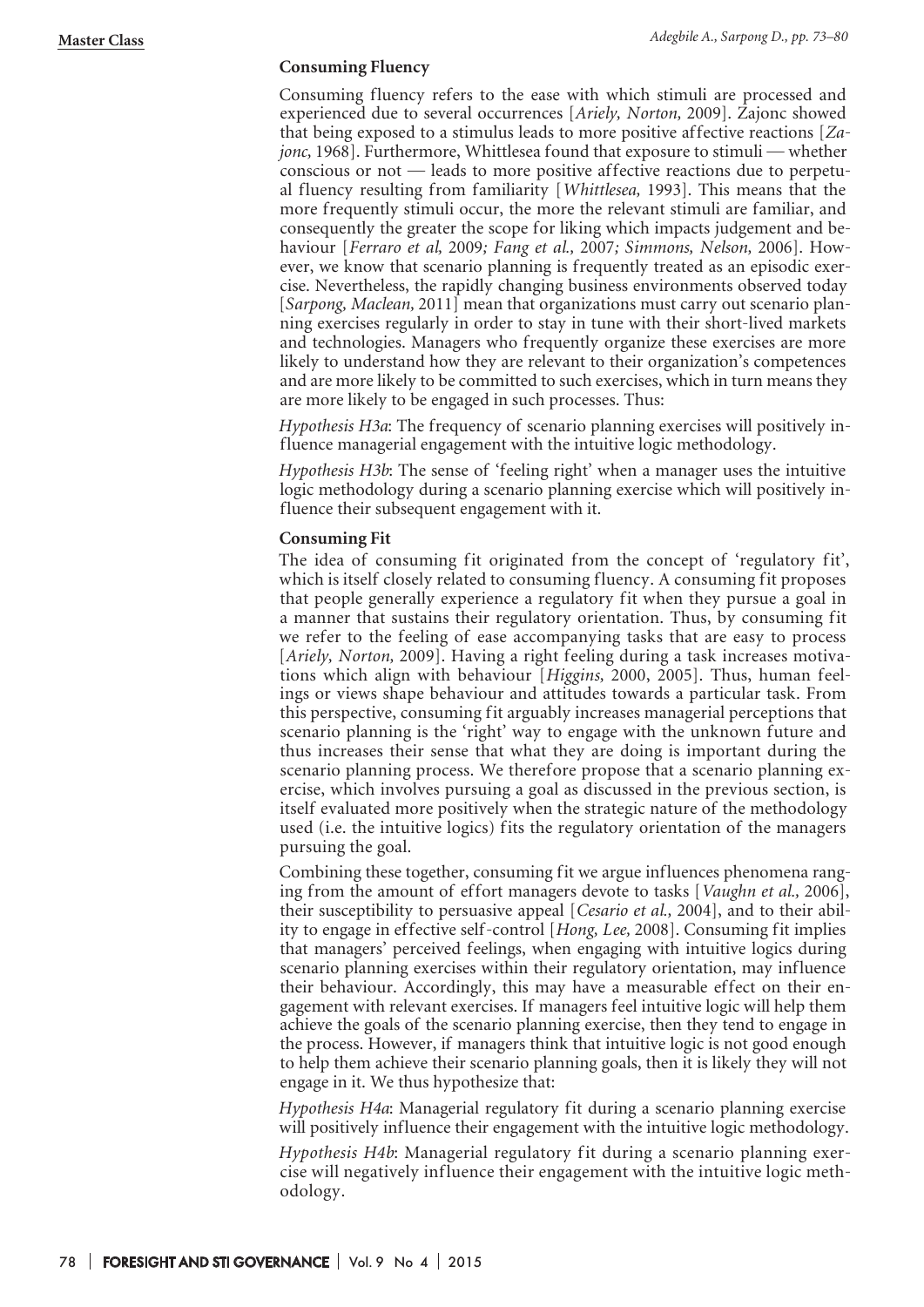## **Discussion and Conclusion**

In this paper, we argued that managerial engagement with scenario planning exercises has been quite problematic, especially when managers are not very sure about the value that can be captured from such exercises. Focusing on the intuitive logic methodology, we drew on the psychological idea of conceptual consumption as a meta-theoretical lens to develop our understanding about when managers are more likely to engage and participate actively in scenario planning exercises. In doing this, we partially integrated the literature on scenario planning and conceptual consumption to provide a common predictive basis for examining managerial engagement with scenario planning in practice. In addition, we developed some propositions to advance our thesis. While these propositions are not exhaustive, they may serve as a starting point for future empirical investigations into managerial engagement and participation in scenario planning exercises. We suggest that future research delves further to empirically testing our hypotheses, and if possible, ascertaining whether similar hypotheses could be generated in the context of other tried and tested scenario planning methodologies such as the probabilistic modified trends, competitive intelligence and cross impact analysis.

While our paper provides some significant insights into managerial engagement with scenario planning, it has some limitations. Our scant review of the burgeoning literature on the conceptual consumption construct means that we might have missed opportunities to develop some of the ideas we presented more substantially. Future investigations drawing on conceptual consumption hold enormous possibilities. We hope that this study will be an important stepping-stone towards a new exploration in scenario planning research that can greatly enrich our understanding of managerial and stakeholder engagement with scenario planning.

### **Acknowledgements**

This study was implementeded within the support the National Research University Higher School of Economics' Basic Research Programme and using state subsidy funds allocated to the university to support leading universities in the Russian Federation to increase the competitiveness among the leading global scientific research centres. F

## **References**

Amer M., Daim T.E., Jetter A. (2013) A review of scenario planning. *Futures*, vol. 46, pp. 23–40.

- Armor D.A., Taylor S.E. (1998) Situated optimism: Special outcome expectancies and self-regulation. *Advances in Experimental Social Psychology*, vol. 30, pp. 309–379.
- Ariely D., Norton M.I. (2009) Conceptual consumption. *Annual Review of Psychology*, vol. 60, pp. 475–499.
- Bradfield R., Wright G., Burt G., Cairns G., Van Der Heijden K. (2005) The origins and evolution of scenario techniques in long range business planning. *Futures*, vol. 37, no 8, pp.795–812.
- Cesario J., Grant H., Higgins E.T. (2004) Regulatory fit and persuasion: Transfer from feeling right. *Journal of Personality and Social Psychology*, vol. 86, pp. 388–404.
- Chen M., Bargh J. (1997) Non-conscious behavioural confirmation processes: The self-fulfilling consequences of automatic stereotype activation. *Journal of Experimental Social Psychology*, vol. 43, pp. 719–726.
- Cunha M., Palma P., Costa N. (2006) Fear of foresight: Knowledge and ignorance in organizational foresight. *Futures*, vol. 38, no 8, pp. 942–955.
- Cairns G., Sliwa M., Wright G. (2009) Problematizing international business futures through a critical scenario method. *Futures*, vol. 42, no 9, pp. 971–979.

Fang X., Singh S., Ahluwalia R. (2007) An examination of different explanations for the mere exposure effect. *Journal of Consumer Research*, vol. 34, no 1, pp. 97–103.